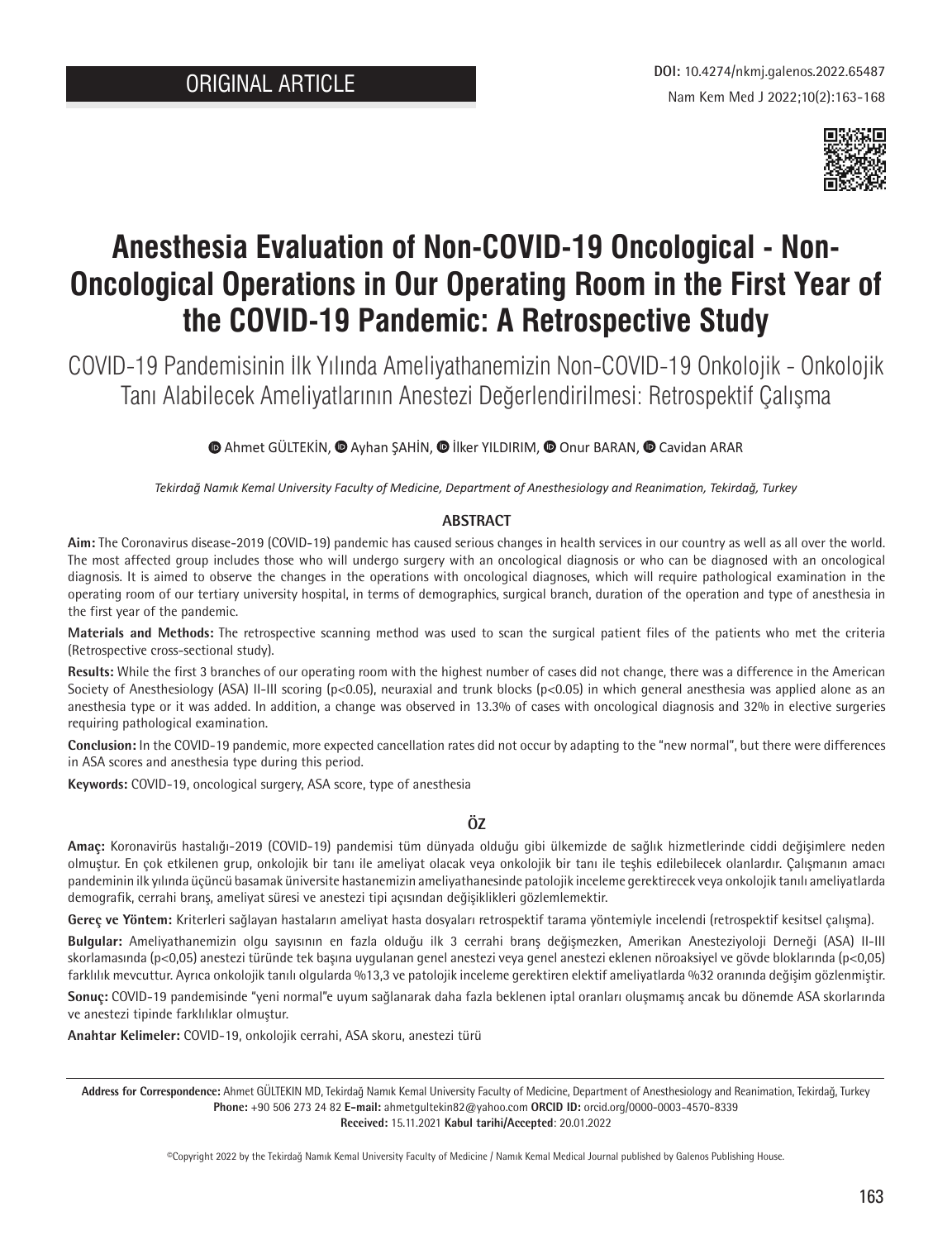# **INTRODUCTION**

Coronavirus disease-2019 (COVID-19), which started in Wuhan in December 2019, was declared as a pandemic by the World Health Organization (WHO) on March 11, 2020, as a result of its rapid spread to the world after China<sup>1</sup>. The COVID-19 pandemic, as it is known all over the world, has led to interruptions in general health services. During the intense periods of the COVID-19 pandemic, priority was given to emergency and cancer surgeries, and the cancellation of elective surgeries was prioritized<sup>2</sup>. Elective surgeries were suspended when necessary in hospitals selected as pandemic hospitals (COVID-19 treatment centers) in our country, whereas, in hospitals that did not operate as pandemic hospitals (COVID-19-free centers)<sup>3</sup> (our hospital is in this group), priority was given to COVID-19 patients, emergency and oncological surgeries during the peak periods of the pandemic. In the rest of the year, surgical procedures that needed to be evaluated in terms of pathology were allowed by the pandemic commission of the hospital.

Towards the end of the first year of the COVID-19 pandemic, vaccination for the pandemic started in the world, and studies were carried out on the application strategies and changes in oncological surgeries for certain periods of this period (especially the peak periods) $2,4-11$ . We aimed to evaluate the change in demographics, surgical branch, duration of operation and anesthesia type of patients who were operated in our operating room with a non-COVID-19 oncological diagnosis in the first year of COVID-19 in our hospital, which is a tertiary hospital, and without oncological diagnosis, which needed to be evaluated (elective) by pathology.

## **MATERIALS AND METHODS**

This is a retrospective observational single-center study conducted between January 1, 2019 and December 31, 2020 in the operating room of our hospital. In our study, the case data (anesthesia file data) of 11 surgical branches [Departments of General Surgery, Obstetrics and Gynecology (OG), Orthopedics and Traumatology (Orthopedics), Urology, Thoracic Surgery, Ophthalmology, Brain and Nerve Surgery (BNS), Otorhinolaryngology, Plastic Reconstructive and Aesthetic Surgery, Cardiovascular Surgery and Pediatric Surgery] using our operating room were scanned and used. Cardiovascular Surgery, Pediatric Surgery and Plastic Reconstructive and Aesthetic Surgery were excluded from the study due to the high number of changes in faculty members during this period. Anesthesia files in the archive were used while collecting our data. Emergency surgeries, surgeries with COVID-19 disease, and surgical procedures that did not require pathological necessity were excluded from the study. With the WHO's declaration of the pandemic, the number of rooms used for elective surgery in the operating room was reduced due to the density in the COVID-19 units in some periods. Nasopharyngeal swab samples were taken from each patient to be operated within 72 hours before the operation, and hospitalization was ensured if there were no preoperative symptoms. Between the cases, 20 minutes were awaited for operating rooms after sterilization. The rooms of COVID-19 patients and the operating rooms of non-COVID-19 patients were kept separate. COVID-19 and non-COVID-19 intensive care units were separated.

In this period, the data of our patients such as date of operation, age, gender, American Society of Anesthesiology (ASA) score, oncological diagnosis, surgical branch, duration of operation (time considered as the sum of anesthesia and surgical duration), type of anesthesia and the condition or surgical procedure that caused the operation were recorded.

## **Statistical Analysis**

Descriptive statistics were presented as mean, standard deviation, median (minimum-maximum), frequency and percentage. The distribution of the variables was measured using the Kolmogorov-Smirnov test. Quantitative independent data were analyzed using the Mann-Whitney U test. The chisquare test was used in the analysis of qualitative independent data whereas the Fisher's exact test was used when the chisquare test requirements were not met. The Statistical Package for the Social Sciences 27.0 program was used for analyses. The level of significance was taken as p<0.05.

## **RESULTS**

When the cases not included in the study in 2019-2020 were excluded, the files of 2,559 patients were scanned. Of these, 1,055 patients (41.2%) had an operation with a definite oncological diagnosis, while the remaining 1,504 patients (58.8%) were examined pathologically (can be diagnosed). The first 3 clinics that received the most patients in the surgical branch were General Surgery (33.4%), OG (23%), and Urology (21.8%) clinics. The most preferred type of anesthesia was general anesthesia (with 77%). Demographic, surgical branch, anesthesia type and operation time data of all patients are shown in Table 1.

The age of the patients did not differ significantly (p>0.05) in the year before the COVID-19 pandemic (2019) and in the first year of the pandemic (2020). The ASA score of the patients in 2020 was found to be significantly higher  $(p<0.05)$  than that in 2019. In the first year of the pandemic (2020), there was a statistical difference (p=0.003) with a 13.3% decrease in the number of patients with oncological diagnosis and a 32% decrease in the group requiring pathological examination (can be diagnosed). While the rate of general surgery cases in 2020 was significantly higher (p<0.05) than that in 2019, the rates of otolaryngology, chest diseases and orthopedics were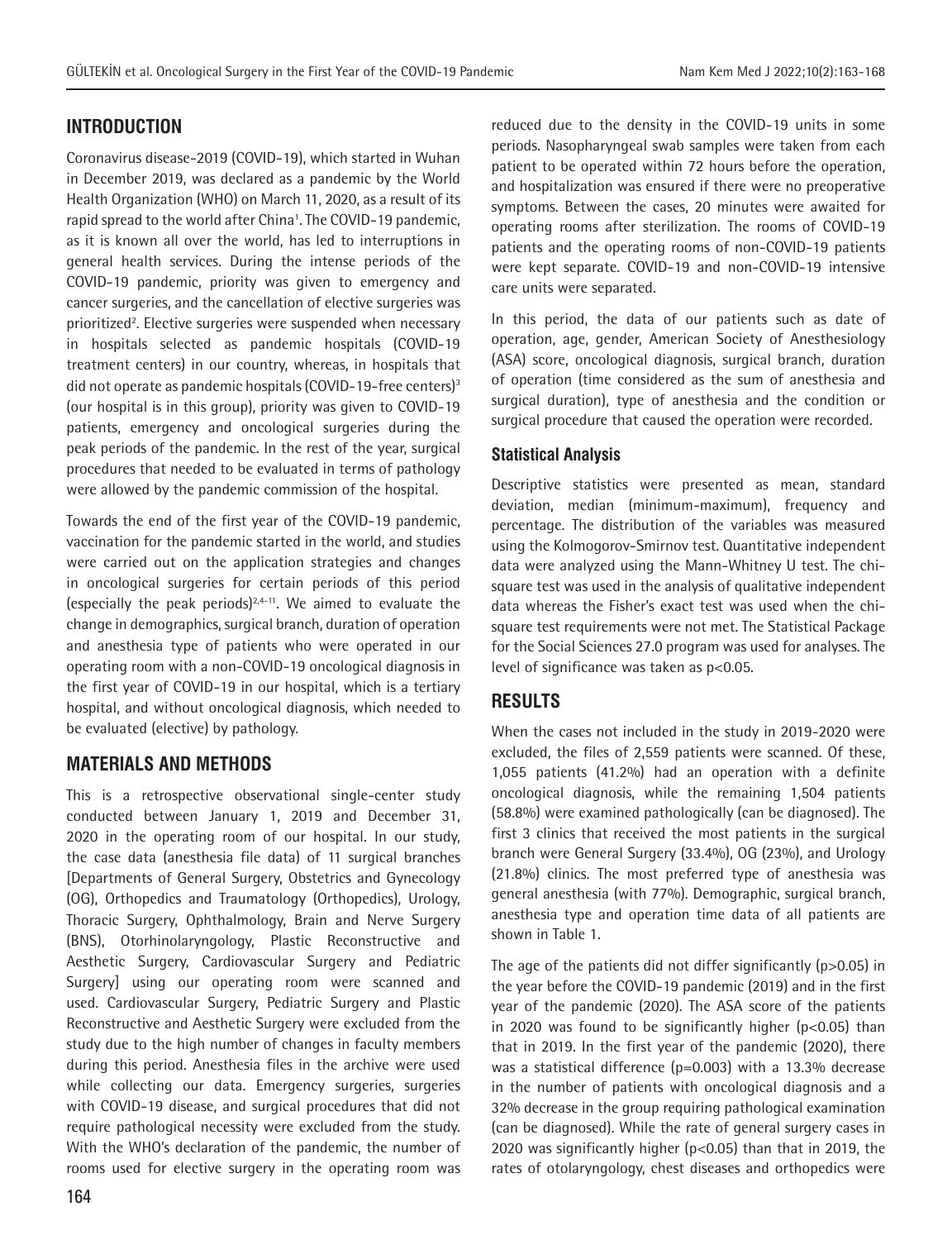significantly lower than in 2019 (p<0.05). While the rate of patients in the general surgery department was 30.7% in 2019, this rate increased to 36.9% in 2020. While the rate of patients in the orthopedics department was 3.4% in 2019, this rate was 0.5% in 2020. While the rate of patients in the thoracic surgery department was 4.7% in 2019, this rate became 2.6% in 2020. While the rate of patients in the ENT department was 13.4% in 2019, this rate was 8.5% in 2020. The ratio of OG, urology, neurosurgery, eye branches did not differ significantly (p>0.05) in the years of 2019 and 2020 (Table 2).

In 2020, the rates of general anesthesia + neuraxial block and general anesthesia + trunk block were significantly higher (p<0.05) than in 2019. The rate of general anesthesia type of patients in 2020 was significantly (p<0.05) lower than in 2019. The rates of neuraxial block, sedoanalgesia, and peripheral nerve block did not differ significantly between 2019 and 2020 (p>0.05). The duration of surgery did not differ significantly (p>0.05) between 2019 and 2020 (Table 2).

When we compared the number of operations in the operating room monthly during the year, there was a statistical difference in the rates of oncological operations in April (p<0.001) and December (p=0.004) compared to the previous year (although there was a decrease in the number of operations in April and an increase in the interval) (Table 3).

## **DISCUSSION**

As it is known, the COVID-19 pandemic has caused interruptions in health services all over the world. During the intense periods of the COVID-19 pandemic, priority was given to emergency and cancer surgeries, and cancellation of elective surgeries was prioritized<sup>2</sup>. We aimed to examine cancer surgeries that were not diagnosed with COVID-19 in the first year of the pandemic, and elective surgeries that required pathological examination (which can be diagnosed) in the first year of the pandemic, in which we served as a tertiary university and hospital that did not function as an active pandemic hospital (except during the peak periods of the pandemic). Three surgical branches out of

| Table 1. Demographic, surgical branch, anesthesia type and operation time data of all patients             |                               |                     |                |       |      |                   |       |         |  |
|------------------------------------------------------------------------------------------------------------|-------------------------------|---------------------|----------------|-------|------|-------------------|-------|---------|--|
|                                                                                                            |                               | Min.-Max.<br>Median |                |       |      | Mean $\pm$ SD/n-% |       |         |  |
| Age                                                                                                        |                               | 1.0                 | ÷.             | 94.0  | 55.0 | 53.7              | $\pm$ | 14.5    |  |
| Gender                                                                                                     | Male                          |                     |                |       |      | 999               |       | 39.0%   |  |
|                                                                                                            | Female                        |                     |                |       |      | 1,560             |       | 61.0%   |  |
| <b>ASA Score</b>                                                                                           |                               |                     |                |       |      | 182               |       | $7.1\%$ |  |
|                                                                                                            | $\mathsf{II}$                 |                     |                |       |      | 1,777             |       | 69.4%   |  |
|                                                                                                            | $\mathbf{III}$                |                     |                |       |      | 589               |       | 23.0%   |  |
|                                                                                                            | $\mathsf{IV}$                 |                     |                |       |      | 11                |       | 0.4%    |  |
| <b>Diagnosis</b>                                                                                           | With oncological<br>diagnosis |                     |                |       |      | 1,055             |       | 41.2%   |  |
|                                                                                                            | Can be diagnosed              |                     |                |       |      | 1,504             |       | 58.8%   |  |
| <b>Surgical Branch</b>                                                                                     |                               |                     |                |       |      |                   |       |         |  |
| <b>General Surgery</b>                                                                                     |                               |                     |                |       |      | 854               |       | 33.4%   |  |
| <b>Obstetrics and Gynecology</b>                                                                           |                               |                     |                |       |      | 588               |       | 23.0%   |  |
| Urology                                                                                                    |                               |                     |                |       |      | 559               |       | 21.8%   |  |
| Otorhinolaryngology                                                                                        |                               |                     |                |       |      | 288               |       | 11.3%   |  |
| Brain and Nerve Surgery                                                                                    |                               |                     |                |       |      | 106               |       | $4.1\%$ |  |
| <b>Thoracic Surgery</b>                                                                                    |                               |                     |                |       |      | 98                |       | 3.8%    |  |
| Orthopedics                                                                                                |                               |                     |                |       |      | 55                |       | $2.1\%$ |  |
| <b>Eye Diseases</b>                                                                                        |                               |                     |                |       |      | 11                |       | 0.4%    |  |
| Type of Anesthesia                                                                                         |                               |                     |                |       |      |                   |       |         |  |
| General Anesthesia                                                                                         |                               |                     |                |       |      | 1,971             |       | 77.0%   |  |
| Neuraxial Block                                                                                            |                               |                     |                |       |      | 259               |       | 10.1%   |  |
| General Anesthesia + Neuraxial Block                                                                       |                               |                     |                |       |      | 169               |       | 6.6%    |  |
| General Anesthesia + Trunk Block                                                                           |                               |                     |                |       |      | 95                |       | 3.7%    |  |
| Sedoanalgesia                                                                                              |                               |                     |                |       |      | 54                |       | $2.1\%$ |  |
| Peripheral Nerve Block                                                                                     |                               |                     |                |       |      | 11                |       | 0.4%    |  |
| Duration of operation (min)                                                                                |                               | 5.0                 | $\overline{a}$ | 760.0 | 75.0 | 97.7              | $\pm$ | 84.5    |  |
| SD: Standard deviation, ASA: American Society of Anesthesiology, min: Minute, Min.: Minimum, Max.: Maximum |                               |                     |                |       |      |                   |       |         |  |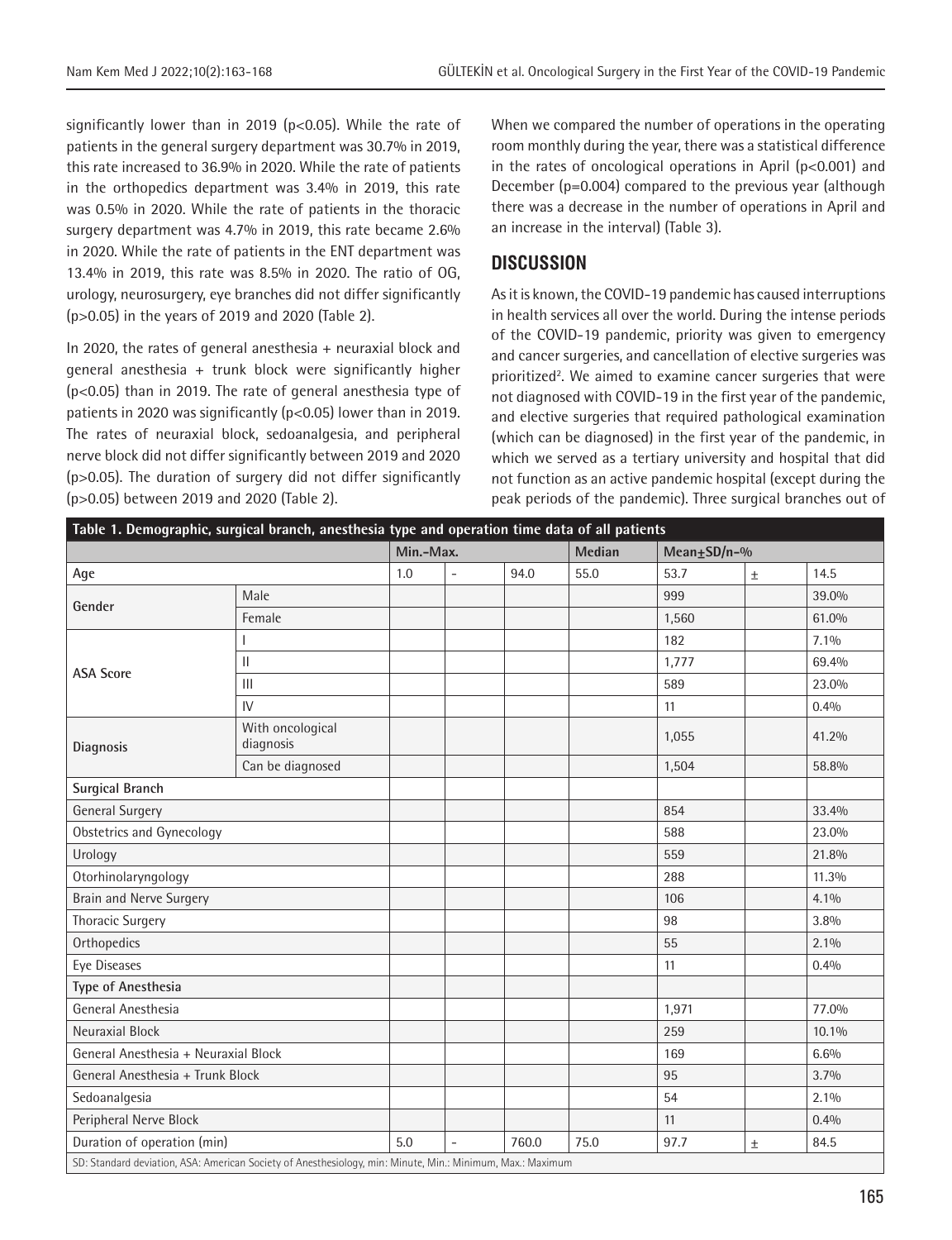11 surgical branches in our operating room did not meet the study criteria, so they were excluded from the study (Pediatric Surgery, Cardiovascular Surgery and Plastic Reconstructive and Aesthetic Surgery).

In the first year of the pandemic, as before the pandemic, the first 3 departments that performed the most surgical procedures did not change (General Surgery, Gynecology, and Urology). Comparing the two years, it is seen that there is a significant increase in ASA II-III in 2020. It is thought that the decrease in ASA I is due to canceled elective surgeries, the decrease in ASA IV is due to the additional comorbid diseases of this group and the fact that this group also includes the patients in the highest risk group for COVID-19 disease<sup>12</sup>.

Compared to the same period, the decrease rate in oncological cases was 13.3%, and this rate was 32% in the other group that could be considered as elective. While the period we evaluated was one year, in studies comparing shorter periods, reductions between 20-60% $^{2,4,13}$  in oncological surgery and up to 81.7%<sup>2</sup> in elective surgeries were detected. We think that, among the most important reasons why our rate is lower, it covers the wider time interval and periods outside the peak periods of COVID-19, as well as the adaptation process to the "new normal".

The ratios of surgical branches in the number of cases were affected by the pandemic, and since the cancellation rate in the General surgery<sup>2</sup> branch was less, the case rate of some branches (OG, Urology, BNS and Ophthalmology) did not change, while other branches (Orthopedics, Thoracic surgery, Otorhinolaryngology) differed (Table 2).

In this period, regional anesthesia techniques were recommended as a type of anesthesia, especially in order to prevent viral transmission and aerosolization<sup>14-16</sup>. In our study, there was no difference in regional techniques, but there was a difference in the group of blocks applied in addition to general

| Table 2. General comparison of operating room for the years 2019-2020 |                                                                                                                                        |                  |       |         |                    |         |        |         |      |         |                |
|-----------------------------------------------------------------------|----------------------------------------------------------------------------------------------------------------------------------------|------------------|-------|---------|--------------------|---------|--------|---------|------|---------|----------------|
|                                                                       | <b>Year 2019</b>                                                                                                                       | <b>Year 2020</b> |       |         |                    | p value |        |         |      |         |                |
|                                                                       | Mean $\pm$ SD /n-%                                                                                                                     |                  |       | Median  | Mean $\pm$ SD /n-% |         | Median |         |      | p value |                |
| Age                                                                   |                                                                                                                                        | 53.5             | $\pm$ | 14.8    | 55.0               | 53.9    | $\pm$  | 14.2    | 55.0 | 0.549   | m              |
|                                                                       | Male                                                                                                                                   | 588              |       | 40.3%   |                    | 411     |        | 37.4%   |      | 0.140   | $X^2$          |
| Gender                                                                | Female                                                                                                                                 | 872              |       | 59.7%   |                    | 688     |        | 62.6%   |      |         |                |
|                                                                       |                                                                                                                                        | 134              |       | 9.2%    |                    | 48      |        | 4.4%    |      | 0.000   | $X^2$          |
| <b>ASA</b> score                                                      | $\mathsf{II}$                                                                                                                          | 997              |       | 68.3%   |                    | 780     |        | 71.0%   |      |         |                |
|                                                                       | $\mathbf{III}$                                                                                                                         | 321              |       | 22.0%   |                    | 268     |        | 24.4%   |      |         |                |
|                                                                       | IV                                                                                                                                     | 8                |       | 0.5%    |                    | 3       |        | $0.3\%$ |      |         |                |
|                                                                       | Oncological diagnosis                                                                                                                  | 565              |       | 38.7%   |                    | 490     |        | 44.6%   |      | 0.003   | X <sup>2</sup> |
| Diagnosis                                                             | Can be diagnosed                                                                                                                       | 895              |       | 61.3%   |                    | 609     |        | 55.4%   |      |         |                |
| <b>Surgical Branch</b>                                                |                                                                                                                                        |                  |       |         |                    |         |        |         |      |         |                |
| <b>General Surgery</b>                                                |                                                                                                                                        | 448              |       | 30.7%   |                    | 406     |        | 36.9%   |      | 0.001   | $X^2$          |
| <b>Obstectrics and Gynecology</b>                                     |                                                                                                                                        | 328              |       | 22.5%   |                    | 260     |        | 23.7%   |      | 0.478   | $X^2$          |
| Urology                                                               |                                                                                                                                        | 308              |       | 21.1%   |                    | 251     |        | 22.8%   |      | 0.291   | $X^2$          |
| Otorhinolaryngology                                                   |                                                                                                                                        | 195              |       | 13.4%   |                    | 93      |        | 8.5%    |      | 0.000   | X <sup>2</sup> |
| Brain and Nerve Surgery                                               |                                                                                                                                        | 57               |       | 3.9%    |                    | 49      |        | 4.5%    |      | 0.486   | $X^2$          |
| <b>Thoracic Surgery</b>                                               |                                                                                                                                        | 69               |       | 4.7%    |                    | 29      |        | 2.6%    |      | 0.006   | $X^2$          |
| Orthopedics                                                           |                                                                                                                                        | 49               |       | 3.4%    |                    | 6       |        | 0.5%    |      | 0.000   | X <sup>2</sup> |
| Eye diseases                                                          |                                                                                                                                        | 6                |       | 0.4%    |                    | 5       |        | 0.5%    |      | 0.866   | $X^2$          |
| Type of Anesthesia                                                    |                                                                                                                                        |                  |       |         |                    |         |        |         |      |         |                |
| General Anesthesia                                                    |                                                                                                                                        | 1177             |       | 80.6%   |                    | 794     |        | 72.2%   |      | 0.000   | $X^2$          |
| Neuraxial Block                                                       |                                                                                                                                        | 136              |       | 9.3%    |                    | 123     |        | 11.2%   |      | 0.119   | X <sup>2</sup> |
|                                                                       | General Anesthesia + Neuraxial Block                                                                                                   | 73               |       | $5.0\%$ |                    | 96      |        | 8.7%    |      | 0.000   | $X^2$          |
|                                                                       | General Anesthesia + Trunk Block                                                                                                       | 34               |       | 2.3%    |                    | 61      |        | 5.6%    |      | 0.000   | X <sup>2</sup> |
| Sedoanalgesia                                                         |                                                                                                                                        | 32               |       | 2.2%    |                    | 22      |        | 2.0%    |      | 0.741   | $X^2$          |
| Peripheral Nerve Block                                                |                                                                                                                                        | 8                |       | $0.5\%$ |                    | 3       |        | 0.3%    |      | 0.293   | $X^2$          |
| Duration of operation (min)                                           |                                                                                                                                        | 93.6             | Ŧ     | 78.4    | 75.0               | 103.2   | $\pm$  | 91.7    | 75.0 | 0.075   | m              |
|                                                                       | ": Mann-Whitney U test, x <sup>2</sup> : Chi-square test, SD: Standard deviation, ASA: American Society of Anesthesiology, min: Minute |                  |       |         |                    |         |        |         |      |         |                |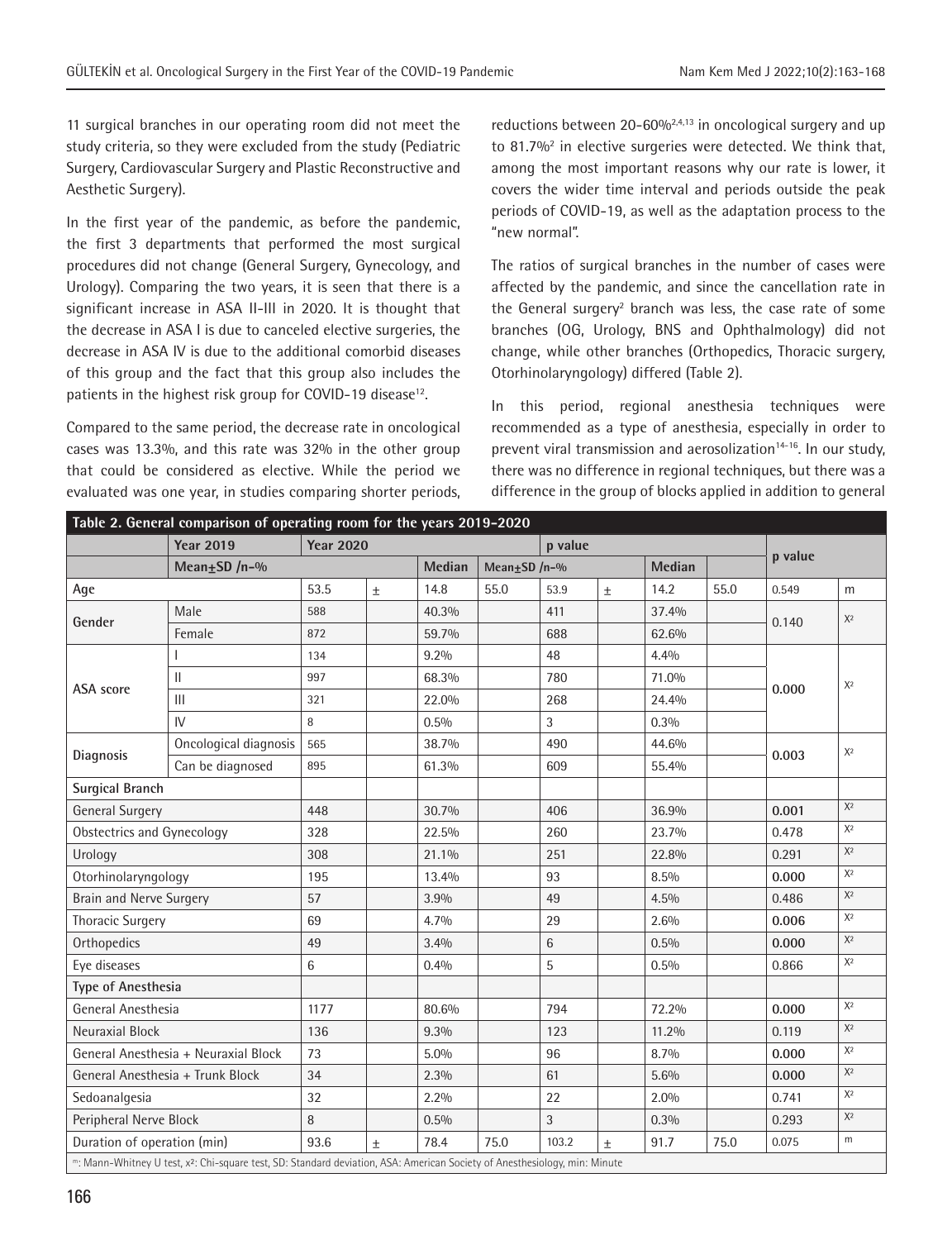anesthesia for general anesthesia or postoperative analgesia (General anesthesia + neuraxial block and General anesthesia + body blocks).

When we evaluate the effect in the pandemic period as months, it was found that there was a significant decrease in the number of cases (54.8% in the oncological group and 83% in the other group) in the month after the WHO's declaration of the pandemic (March 11, 2021), and there was a difference in the rate of oncological and elective diagnoses. With oncological cases becoming a priority, the number of oncological cases increasing throughout the year also made a difference in December compared to the previous year, proportionally (Table 3).

#### **Study Limitations**

The most important limitation of our study is that it is a singlecenter and retrospective study. A multicenter study could make a difference in terms of interaction from covid according to the population of the regions. In addition, a prospective study could improve the quality of the study, but all healthcare professionals in the world were working under difficult and uncertain conditions in the follow-up and control of this challenging process.

## **CONCLUSION**

We presented the report of surgeries with oncological diagnosis and pathological examination (elective) in the operating room of the tertiary university hospital in the COVID-19 pandemic. The effect of the pandemic in our operating room is seen especially in the period after the cases in our country and the WHO's declaration of the pandemic (March 2021). Compared to the same period, an increase in the ASA II-III group rates and an increase in the case rates of surgical branches and anesthesia techniques (in the blocks added for anesthesia and analgesia in addition to general anesthesia and general anesthesia) were observed. Towards the end of the first year of the pandemic, it is seen that the number of cases that underwent surgery (especially with oncological diagnosis) and our hospital and operating room adapted to this "new normal",

|           |                            | $2019$ (n=1.460)<br>(0/0) | 2020 (n=1.099) $(\%)$ | Total (n=2.559) | $p^{X^2}$ |  |
|-----------|----------------------------|---------------------------|-----------------------|-----------------|-----------|--|
| January   | With oncological diagnosis | 53 (39)                   | 49 (34.5)             | 102(36.7)       |           |  |
|           | Can be diagnosed           | 83 (61)                   | 93 (65.5)             | 176 (63.3)      | 0.440     |  |
| February  | With oncological diagnosis | 53 (34.4)                 | 56 (39.7)             | 109 (36.9)      |           |  |
|           | Can be diagnosed           | 101 (65.6)                | 85 (60.3)             | 186 (63.1)      | 0.346     |  |
| March     | With oncological diagnosis | 51(40.5)                  | 20 (28.6)             | 71 (36.2)       |           |  |
|           | Can be diagnosed           | 75 (59.5)                 | 50(71.4)              | 125(63.8)       | 0.097     |  |
| April     | With oncological diagnosis | 42 (36.8)                 | 19 (86.4)             | 61(44.9)        |           |  |
|           | Can be diagnosed           | 72 (63.2)                 | 3(13.6)               | 75 (55.1)       | < 0.001   |  |
| May       | With oncological diagnosis | 53 (39.6)                 | 9(47.4)               | 62 (40.5)       |           |  |
|           | Can be diagnosed           | 81 (60.4)                 | 10(52.6)              | 91 (59.5)       | 0.516     |  |
| June      | With oncological diagnosis | 37 (42.5)                 | 36 (43.4)             | 73 (42.9)       |           |  |
|           | Can be diagnosed           | 50 (57.5)                 | 47 (56.6)             | 97(57.1)        | 0.911     |  |
| July      | With oncological diagnosis | 63 (41.4)                 | 42 (47.7)             | 105(43.8)       |           |  |
|           | Can be diagnosed           | 89 (58.6)                 | 46 (52.3)             | 135 (56.3)      | 0.345     |  |
| August    | With oncological diagnosis | 25 (36.8)                 | 43 (43)               | 68 (40.5)       |           |  |
|           | Can be diagnosed           | 43 (63.2)                 | 57(57)                | 100(59.5)       | 0.419     |  |
| September | With oncological diagnosis | 44 (38.9)                 | 45 (464)              | 89 (42.4)       |           |  |
|           | Can be diagnosed           | 69 (61.1)                 | 52 (53.6)             | 121 (57.6)      | 0.276     |  |
| October   | With oncological diagnosis | 44 (35.5)                 | 55 (47.8)             | 99 (41.4)       |           |  |
|           | Can be diagnosed           | 80 (64.5)                 | 60(52.2)              | 140 (58.6)      | 0.053     |  |
| November  | With oncological diagnosis | 51 (39.5)                 | 48 (44.9)             | 99 (41.9)       |           |  |
|           | Can be diagnosed           | 78 (60.5)                 | 59 (55.1)             | 137 (58.1)      | 0.409     |  |
| December  | With oncological diagnosis | 49 (39.8)                 | 67 (58.8)             | 116 (48.9)      |           |  |
|           | Can be diagnosed           | 74 (60.2)                 | 47 (41.2)             | 121(51.1)       | 0.004     |  |